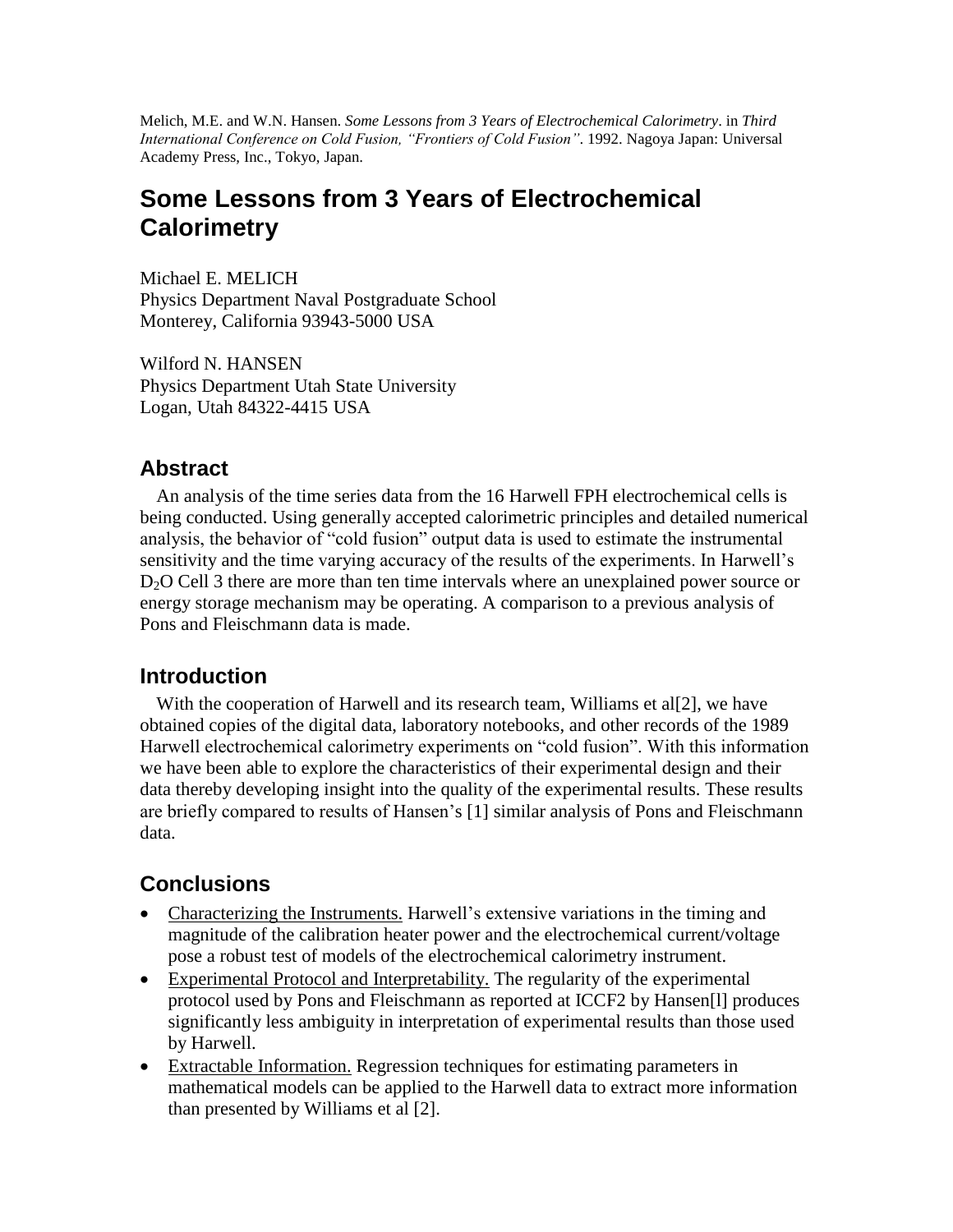- Reliability of Data Sets. Not all operating regimes captured in the Harwell data can be described by the available models. However, performance over extensive time intervals are well described and can be used to accurately estimate heat transfer coefficients, anomalous power values, and experimental uncertainty.
- Anomalous Power in Cell 3. Heavy water Cell 3 showed a marked temperature rise on more than ten occasions while its light water control Cell 4 showed no such rise. The power required to generate these increased temperatures is 100-200 mW. The input power to the cell was generally less than 1500 mW. The calorimetric error during these periods was approximately 1%.

#### **Data Screening and Parameter Estimation**

We have found in studying the Harwell data from their FPH cells that the accuracy to which they can be analyzed varies greatly from cell to cell and within a given cell. We have found that an effective way of finding "good" regions, i.e., those with small fluctuations in the estimated parameters, for analysis is to calculate the conductive heat transfer coefficient Kc using a "sliding" window of, say, ten points(30 min), which is moved over the entire time history of the cell. For this the excess heat, Qf, is temporarily assumed to be zero.

Plots of such running Kc values are shown in Figure 1a for heavy water Cell 5 and in Figure 1b for light water Cell 14. Cell 14 is obviously much better behaved than Cell 5. Ideally, Kc should remain constant. The large change with electrolyte height, the "tidal" effect", is easily understood. The tidal variations and especially the wild gyrations are simply due to poor cell design and function.(Effects on performance and virtual elimination of the tidal variations in Pons and Fleischmann redesigned cells is described in Hansen [1].) Fortunately there is an abundance of FPH data, including many calibration pulses of known power. Sometimes the equations (Pons and Fleischmann equations are used here) don't fit the large changes in current and heater power, presumably because stirring ceases to be adequate or some other control breaks down. These regions become obvious from a study of apparent Kc behavior. But where Kc is somewhat misbehaved the fit is good and a non-zero Qf would show up clearly.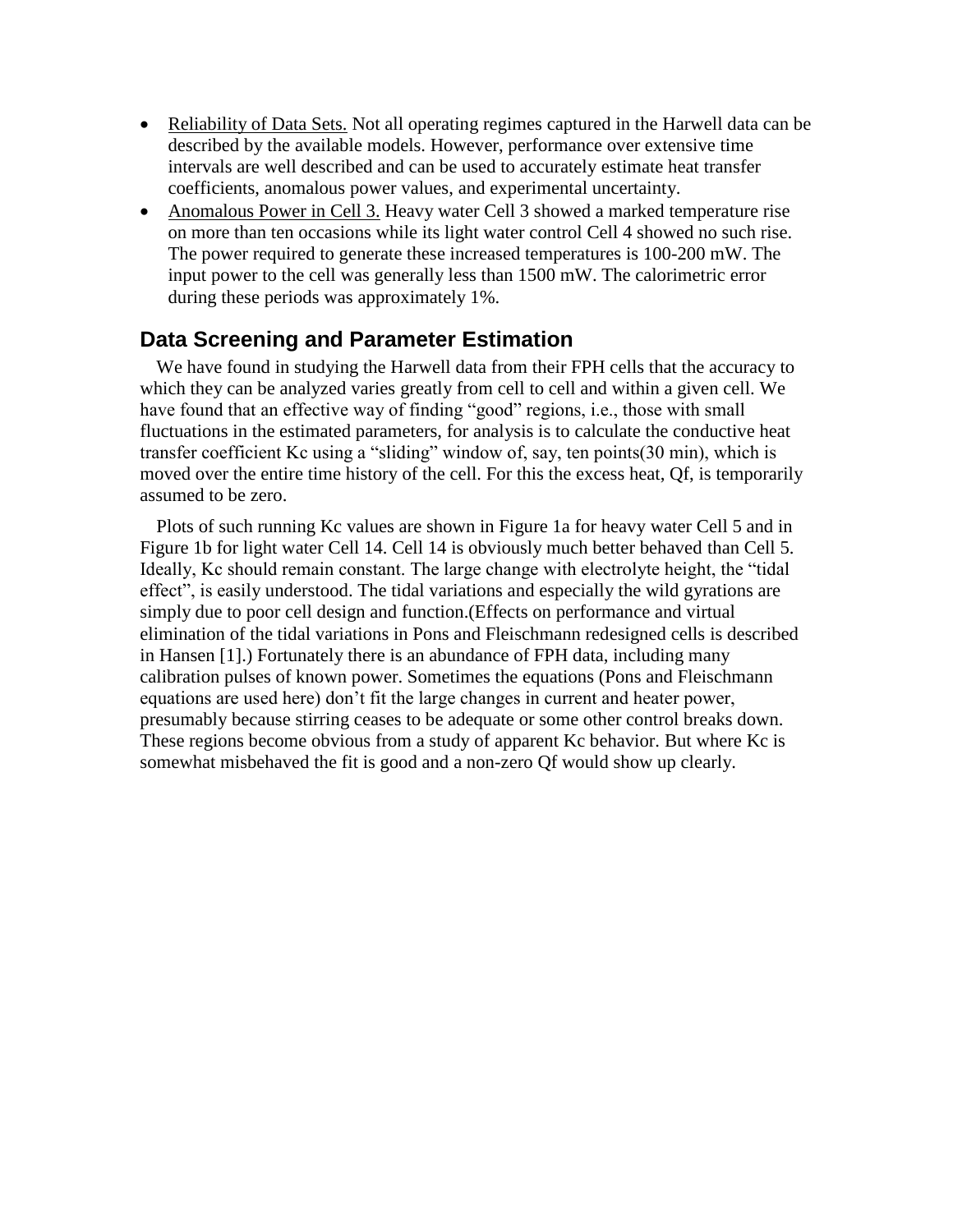

Figure 1. Thirty minute "sliding window" estimates of the conductive heat transfer coefficient for: (a) **41 days of operation of D2O Cell 5; (b) 36 days of operation of H2O Cell 14.**

These observations are illustrated in the Figure 1 and Table 1. Cell 14 is fairly well behaved from data point 5,500 (18,850 min) out to 15,800 (49,750 min). The many pulses and current gyrations in this region" are well accommodated by the equations. In Cell 5, however, there are several regions where a reasonable fit cannot be achieved. It is simply fruitless to attempt fits in these regions. The data are faulty. Fits can still be had in good regions.

Table 1 shows the results of least squares optimization over various time intervals with simultaneous fitting of Kc and Qf. By choosing regions with calibration pulses and by avoiding a few bad regions, Qf can be determined to within about 0.01 watts. This is an order of magnitude better than the original analysis of these data presented by Williams [2].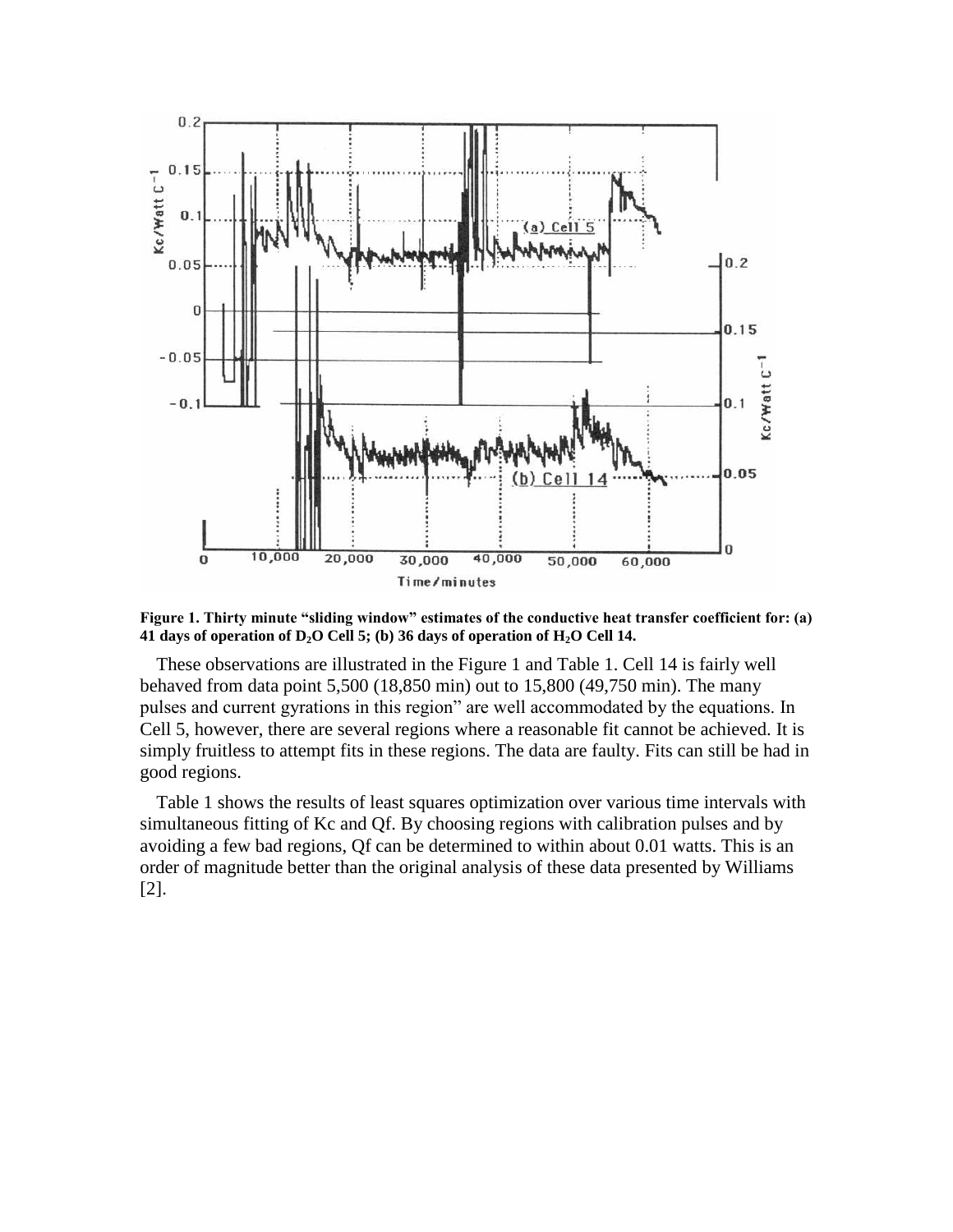| Time/minutes Kc/Watts C <sup>-1</sup> | <b>Qf/Watts</b>                                                  |
|---------------------------------------|------------------------------------------------------------------|
| 18,850-21,850 0.0659                  | $-0.0072$                                                        |
| 20,500-23,350 0.0676                  | 0.0028                                                           |
| 23,350-25,350 0.0649                  | 0.0091                                                           |
|                                       | $29,350-32,350$ (Failed to converge, no good calibration pulse.) |
| 33,850-36,850 0.0766*                 | $0.0621*$                                                        |
| 38,350-41,350 0.0688                  | $-0.0083$                                                        |
| 18,850-35,350 0.0682                  | 0.0143                                                           |
| 18,850-62,350 0.0698                  | 0.0064                                                           |
| 41,350-62,350 0.0757**                | $0.0206**$                                                       |

**Table 1. Estimated Kc and Qf for H<sub>2</sub>O** Cell 14.  $(Kr = 5 \times 10^{-10}$  watts deg<sup>-4</sup>)

**\* Suspect estimates, see Figure 1.**

**\*\* Data beyond 50,350 min is suspect, yet the estimate for average Qf is within 2% of zero.**

#### **Anomalous Power in Cell 3**

Harwell Cells 1, 2, 3, and 4 were wired in series to a constant current source. Odd numbered cells had  $D_2O$ , even numbered cells  $H_2O$ . The Pd cathode of 6mm diameter by 10 mm length was in 0.1 molar NaOD in Cell 3 and 0.1 molar NaOH in Cell 4. Figure 2 shows a section of time series data covering the period 10,000 minutes to 30,000 minutes. The data collection started at 2,350 minutes and a 198 mA current was first applied at 2,632 minutes.

Compare the behavior of the temperature and input power traces for Cell 3 with those of Cell 4 starting at time 13,918 min, where the Cell 3 voltage jumps by 80 mV (not shown) and its temperature begins a much faster rise. The temperature rise is halted with the refilling of Cell 3 at time 14,197 min, which produces a voltage increase of 26 mV, while Cell 4 is refilled at 14,212 min producing a voltage drop of 39mV. The temperature change for Cell 3,  $T(14,197) - T(13,918) = 31.84 - 30.47 = 1.37$  C; compare to Cell 4,  $T(14,212)$  -  $T(13,918) = 26.16 - 25.96 = 0.20$  C. That is, over the same nearly 3 hour interval with the same electrical current in the same bath but with different electrolytes, Cell 3 experienced a  $1.37/0.20 = 6.85$  greater temperature rise than Cell 4.

Subsequent to Cell 3's rapid temperature rise at 13,918 minutes it experiences a sequence of over 10 similar increases during the next 9 days. Throughout these anomalous increases in temperature in Cell 3, Cell 4 behaves "normally", i.e., it suffers no unexplained pulses of energy. Our initial estimate of the power associated with these anomalous temperature increases is 100-200 mW. The electrolytic current was under 300 mA and the potential was less than 5 V. There are calibration pulses which occur during these events. Further analysis of this data is warranted and underway.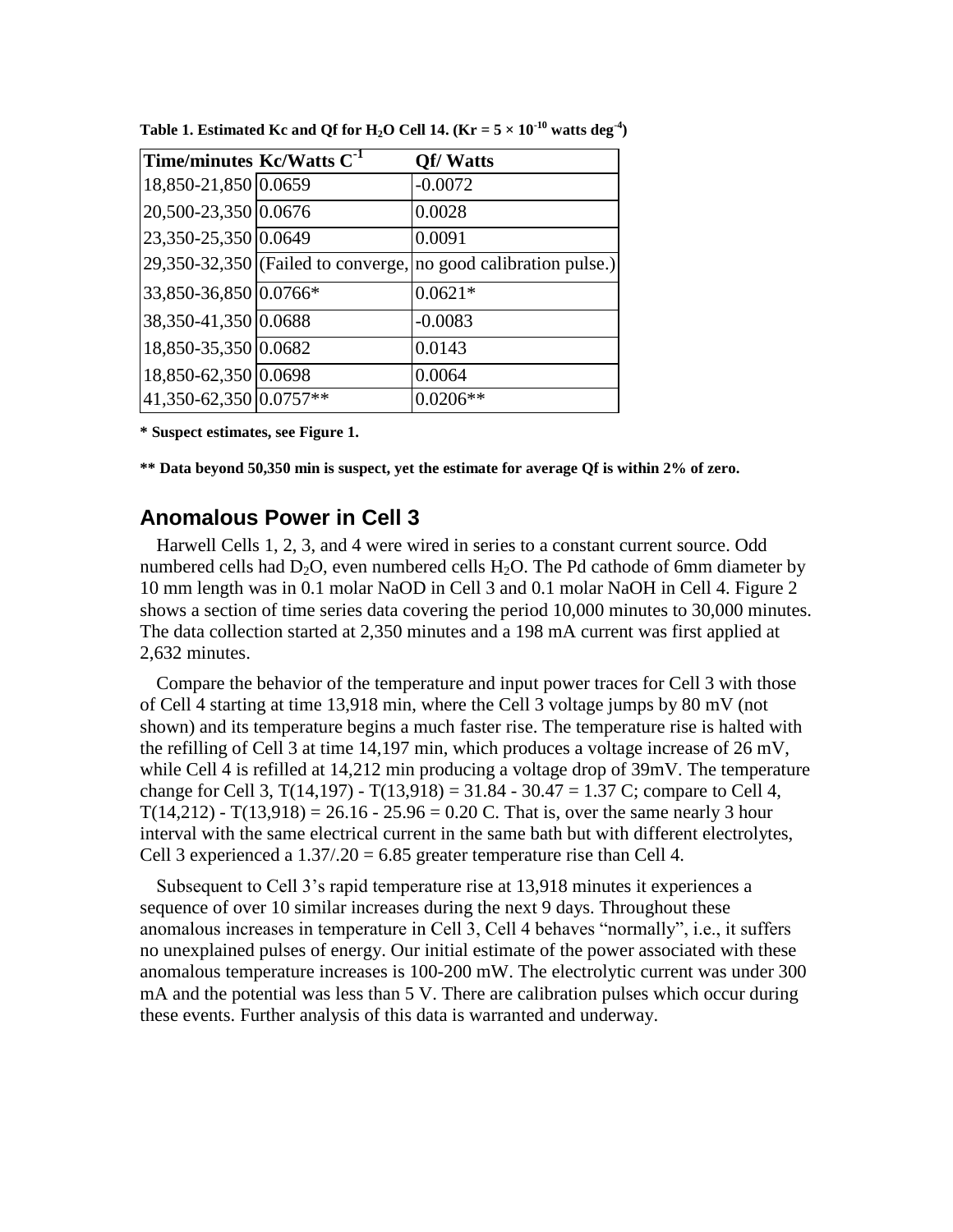

**Figure 2. Temperature and total externally supplied input power for D2O Cell 3 and H2O over a 13 day period. L= liquid addition; H= heater pulse; 1= electrolytic current change. + = increase; - = decrease. Lover chart is an expansion of the temperature time series around the time 13,918 where Cell 3 shows a rise in temperature different from Cell 4.**

#### **List of Symbols/Nomenclature**

Kc - Conductive heat transfer coefficient, W/degree C

Kr - Radiative heat transfer coefficient, W/degree  $C<sup>4</sup>$ 

Qf - Excess Heat, W

Points - Data point set, collected every three minutes in Harwell experiments

T(14,198) - Temperature at time 14,198 since starting time of Harwell experiments, may not be from starting time of particular Cell

L; L(19,128) - Liquid addition; at the particular indicated minute, e.g., 19128 minutes